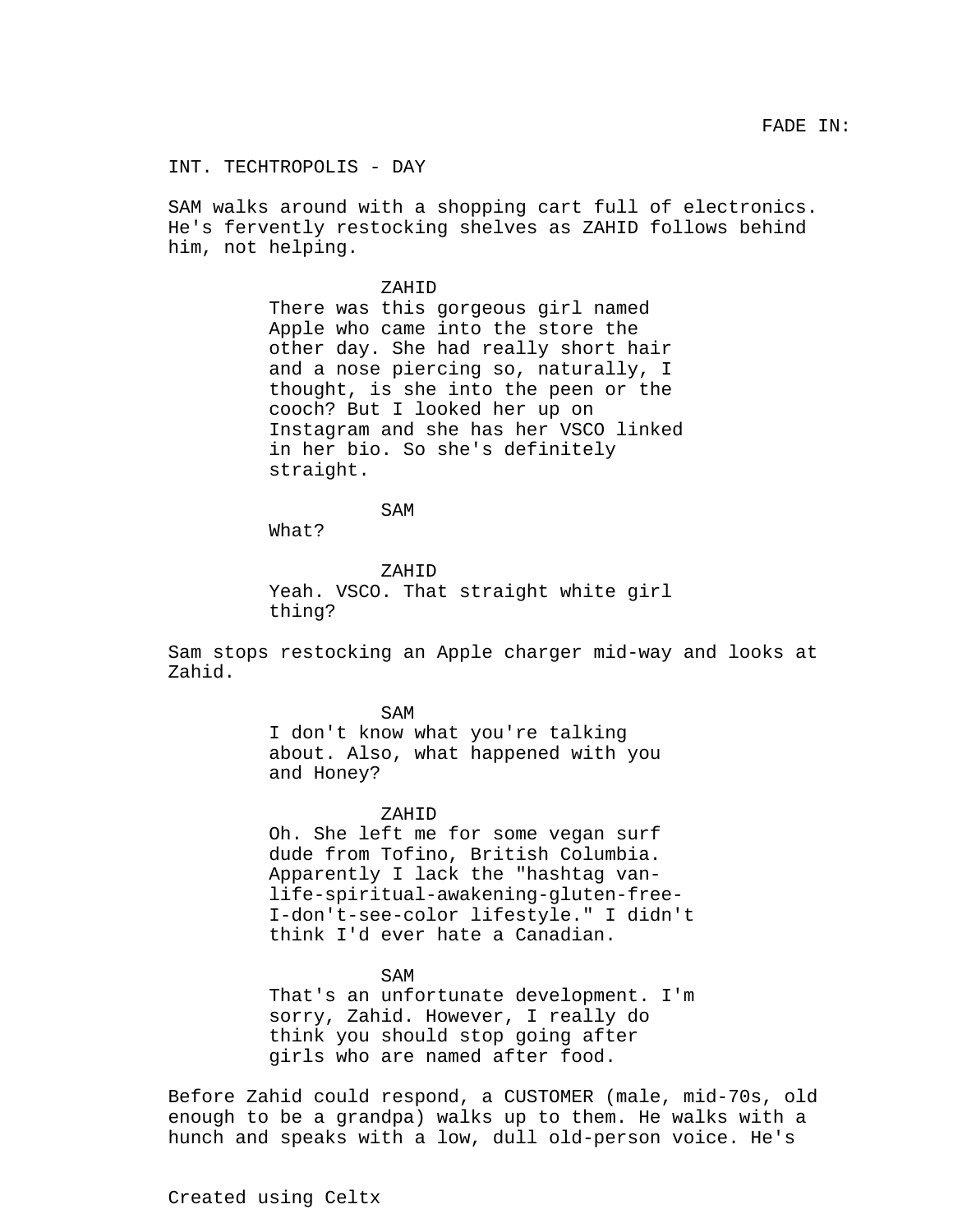holding a small crumpled piece of paper.

GRANDPA CUSTOMER Excuse me. My girlfriend is looking for...

He squints and looks hard at the writing on the piece of paper.

> GRANDPA CUSTOMER (CONT'D) "Air-Pod."

Zahid quickly eyes him. Then, clearly making no effort to be subtle:

> ZAHID Girlfriend? What are you eating that's keeping your sperm so fresh?

SAM It's in aisle 12, sir.

The customer walks off. Sam continues restocking shelves while Zahid trails behind him.

### ZAHID

If an old geezer like that can still get someone sucking on his nuts, what is this Brown Sugar missing? Do I need to get a ball transplant with Harrison Ford?

SAM I can't be thinking about your balls right now, Zahid. I have an interview for a new job on campus tomorrow.

ZAHID My man! Congrats Sammy G! What's the position for?

SAM Organizing my campus library's vinyl and CD archives. But, I don't know anything about music.

ZAHID Chillax, Sammy. You got this. Just bring up Bruce Springsteen.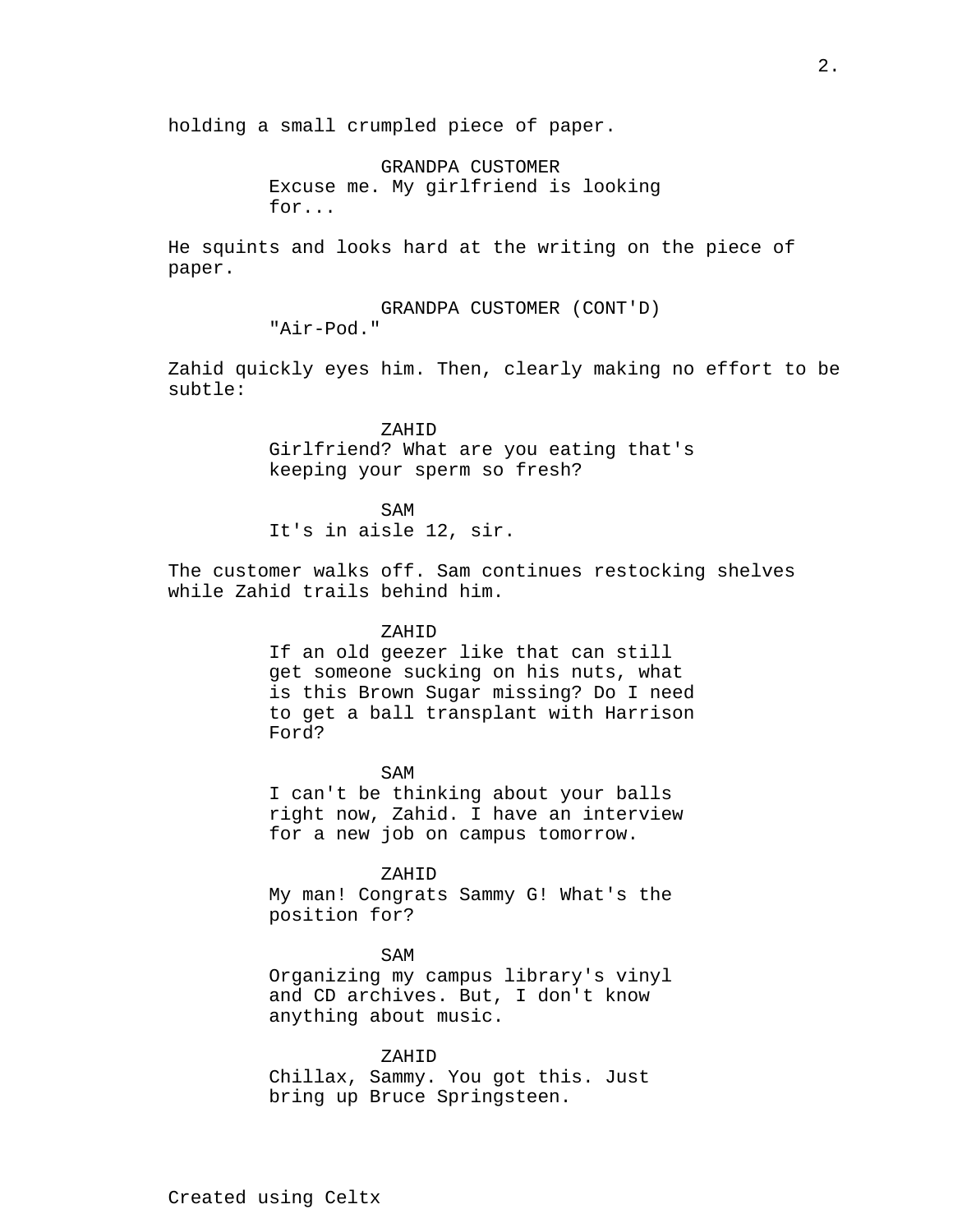SAM

Why?

## ZAHID

That's my go-to topic of convo whenever I'm trying to impress an old white guy with my music taste. Him or Billy Joel. Or really any of The Beatles.

#### SAM

The manager is an Asian woman.

## ZAHID

Oh. I just assumed anybody in charge of anything related to music would be an old white guy. I wonder how that Asian woman ended up there...

SAM

Can we focus here please?

# ZAHID

No worries. You got the Z man here to help you prepare for the interview process.

SAM What do you know about the interviewing process?

ZAHID Everything there is to know.

Sam gives him an apprehensive glance.

#### ZAHID (CONT'D)

Okay, I know nothing. BUT, I can give you some tips that this Brown Bear uses which work really well with the ladies. The interviewer is a woman right?

SAM But I'm not trying to seduce my interviewer.

### ZAHID

Not the worse thing that can come out of an interview, right?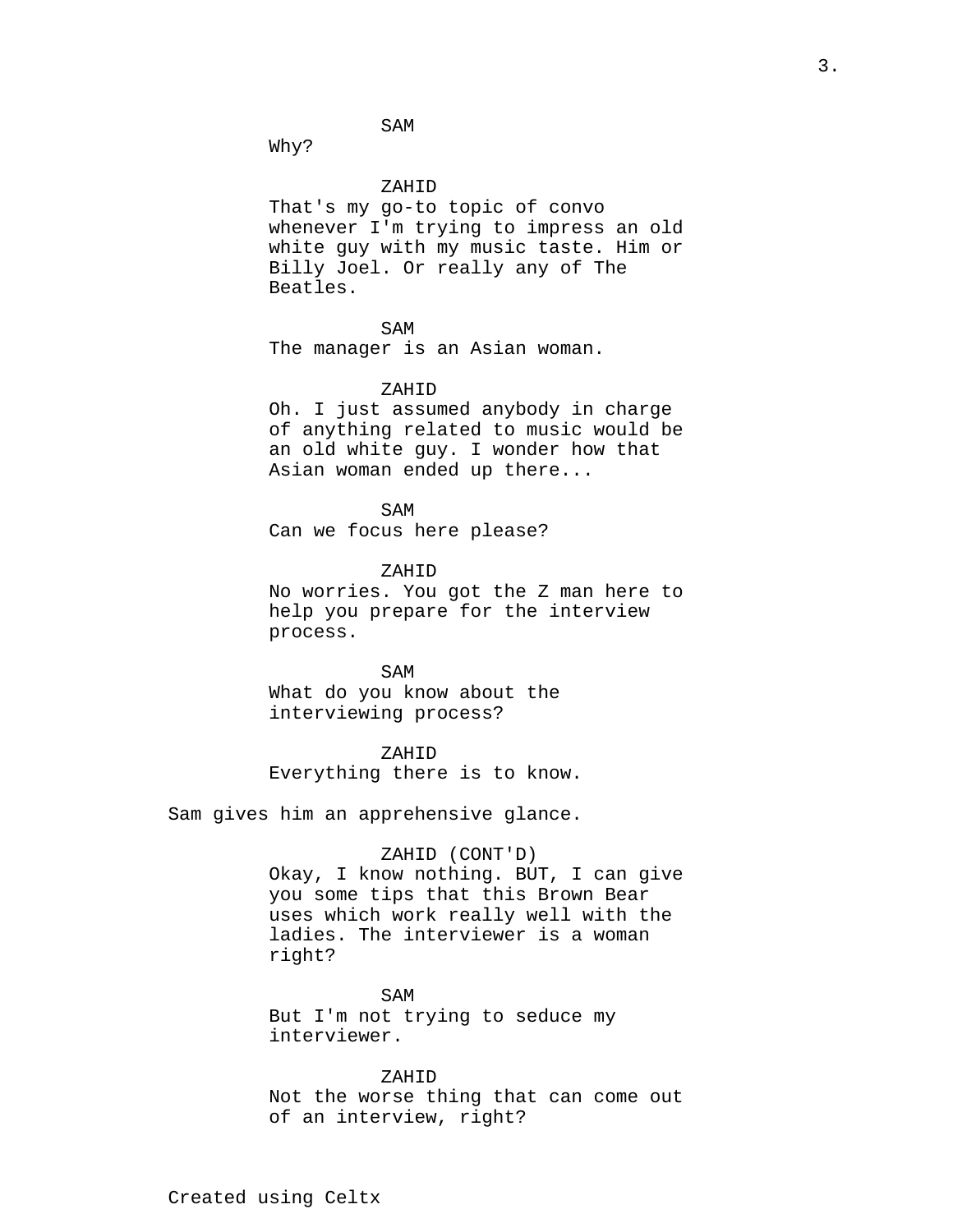#### SAM

I really need this job, Zahid. Paige says I should really use college as a time to step out of my comfort zone. Plus, now that I'm paying tuition, I could use more money anyway--

# ZAHID

Okay, fine.

Zahid stops Sam from restocking shelves.

ZAHID First question: Why are you interested in this position?

SAM I need a job.

Beat.

## ZAHID

Okay. But, what motivated you to apply to this position?

SAM It was the only open position on the student employment site.

Zahid sighs in frustration and buries his face in his hands.

ZAHID Sammy, you gotta lie in circumstances like this.

SAM Why would I want to lie during a job interview?

#### ZAHID

Who doesn't lie during a job interview? It's how you get the gig! Bob thinks he hired me here because I "thrive in fast-paced environments" and because I'm a "team-player." Am I really any of those things? No!

SAM

But, I'm working at a library. Nothing is fast-paced about that.